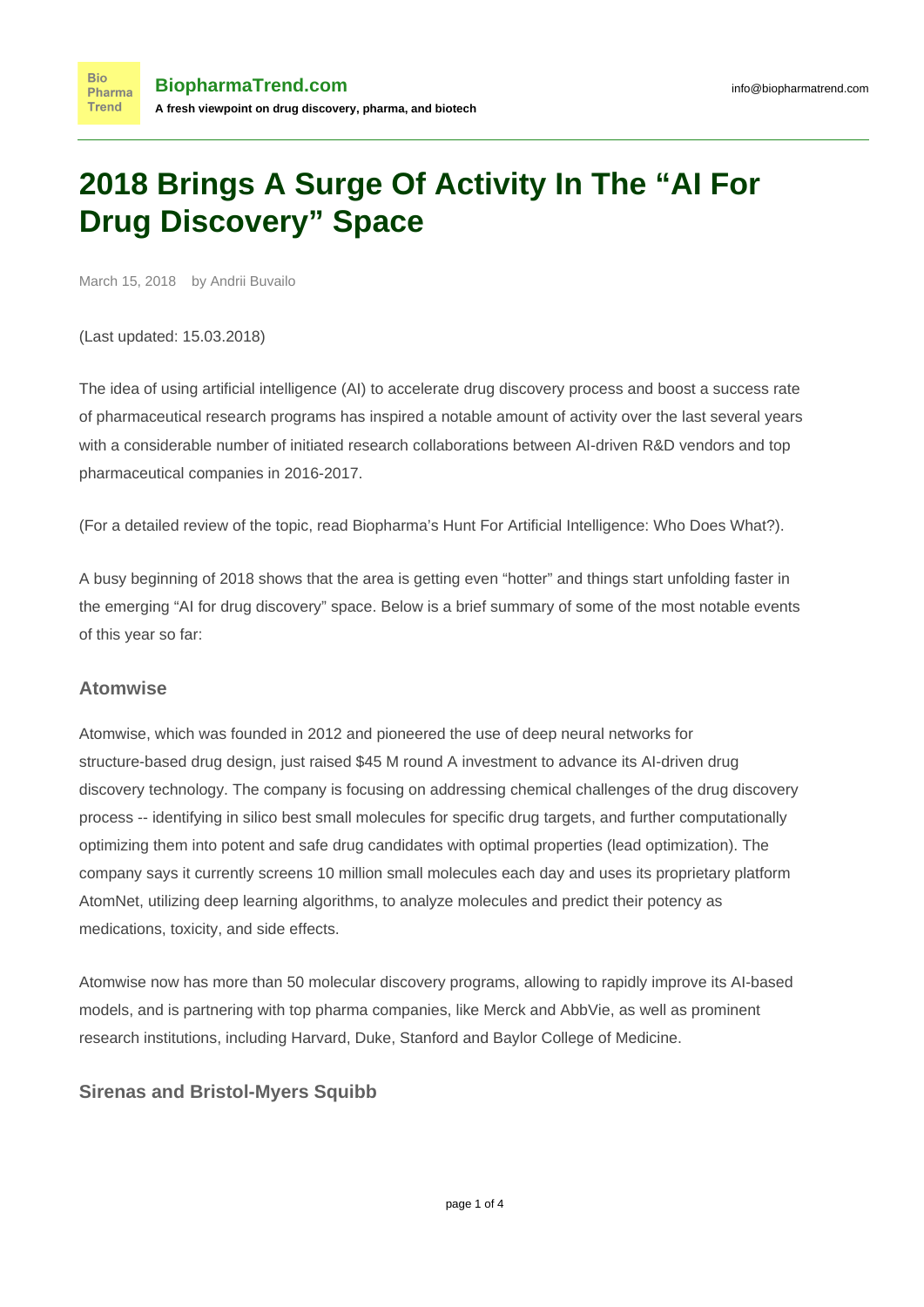[Sirenas,](https://www.biopharmatrend.com/m/company/sirenas/) a biotech company applying machine-learning based computational approaches to discover therapeutics derived from the global microbiome, entered a [multi-target research collaboration](http://markets.businessinsider.com/news/stocks/sirenas-enters-into-multi-target-collaboration-with-bristol-myers-squibb-1015510838) agreement with Bristol-Myers Squibb to apply its proprietary drug discovery platform against a series of undisclosed but challenging therapeutic targets. The research collaboration leverages Sirenas' expertise in applying its proprietary data mining technology ATLANTIS™ to identify potential drug candidates among Sirenas' proprietary chemical library isolated from global microbiome collections. It is important to note another area of Sirenas' expertise -- state-of-the-art organic synthesis, which makes it possible for the company to deliver not only computational predictions but also chemical compounds with unusual nature-inspired scaffolds.

## **Juvenescence and Insilico Medicine**

Another quite notable move was made by Juvenescence Ltd, a young biotech company focusing on developing therapies to increase healthy human longevity, Juvenescence has licensed its first compound family from AI-driven drug discovery [Insilico Medicine](https://www.biopharmatrend.com/m/company/insilico-medicine/) for further clinical development.

"JAI-001 and its analogs, have demonstrated in-vitro activity in assays directly relevant to aging and age-related diseases", as said in a recent [press release.](https://www.businesswire.com/news/home/20180205005024/en/Insilico-Medicine-Juvenescence-Announce-Drug-Candidate-Joint)

The selected compounds are pure "AI-born" drug candidates, so this deal might be among the first "historical" proofs of concept for AI-driven drug discovery, in the case of success of the future clinical trials with JAI-001 and its analogs. Let's stay tuned for the updates.

# **Datavant and Verge Genomics**

A fresh US-based AI-driven startup Datavant is focused on organizing and structuring healthcare data for deriving actionable insights for the design and interpretation of clinical trials. In the beginning of January, it [announced a strategic alliance](https://www.prnewswire.com/news-releases/datavant-and-verge-genomics-forge-strategic-alliance-to-accelerate-drug-development-300578020.html) with [Verge Genomics,](https://www.biopharmatrend.com/m/company/verge-genomics/) a company using artificial intelligence to discover and develop new therapeutics. The newly formed partnership aims at unlocking the value of pharmaceutical datasets in a possession of Datavant -- clinical trial data, claims, pharmacy history, electronic health records and genomics data on patients.-- to accelerate discovery and development of new medications.

So far, Datavant has [two more partnerships](https://www.fiercebiotech.com/cro/datavant-integrates-150-datasets-teams-duke-g3-verge-genomics) besides Verge -- with Duke Clinical Research Institute (DCRI), Global Genomics Group (G3) -- all aiming at combining drug discovery expertise, biological big data, and novel data analytical technologies, such as AI, to boost innovation in the field of pharmaceutical research.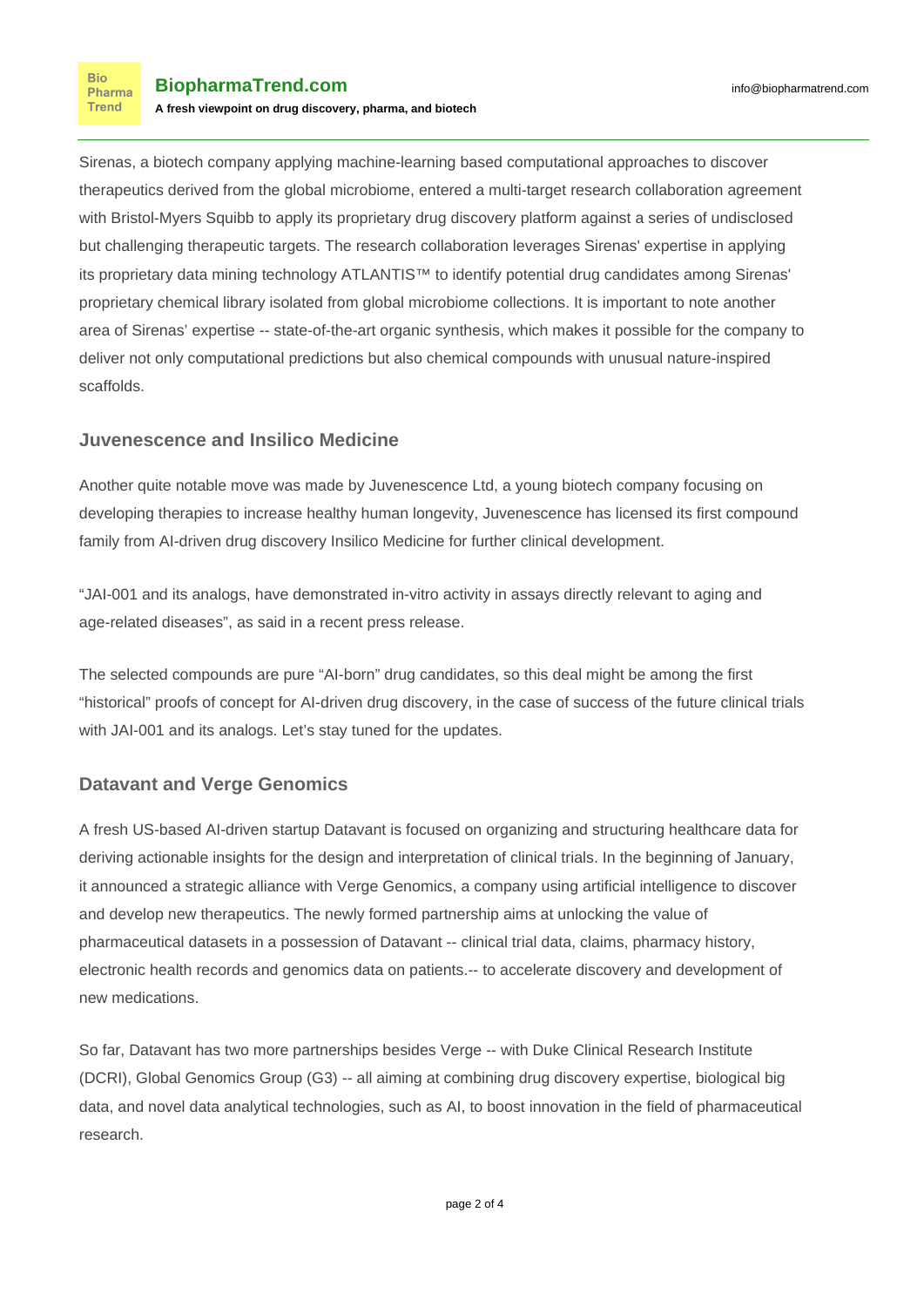#### **Engine Biosciences**

Engine Biosciences is a San Francisco and Singapore based biotech firm, which just [announced a \\$10 M](https://www.prnewswire.com/news-releases/engine-biosciences-raises-10-million-in-seed-financing-to-accelerate-drug-discovery-using-genomics-and-artificial-intelligence-300590877.html) [funding round](https://www.prnewswire.com/news-releases/engine-biosciences-raises-10-million-in-seed-financing-to-accelerate-drug-discovery-using-genomics-and-artificial-intelligence-300590877.html) to advance its AI-based platform for drug discovery, development of combination therapeutics, and cellular reprogramming. The company's technology allows researchers and drug developers to reveal gene interactions and biological networks, and provide test therapies specifically targeting genetic interactions. The company's AI platform can assist in target discovery, drug repurposing, and analysis for precision medicine applications.

## **XtalPi**

Founded in 2014 by a group of quantum physicists at MIT, XtalPi is a U.S.-China biotech firm which has [just raised a Series B round of \\$15M](https://www.outsourcing-pharma.com/Article/2018/01/25/XtalPi-secures-15m-to-boost-AI-drug-development-and-design-offering) from several investors, including Google and Sequoia China among the others. The company is claiming that it can quickly and accurately predict numerous important characteristics of small-molecule drugs and solid forms by combining artificial intelligence, quantum physics, and high-performance cloud computing. Using this sophisticated interplay of technologies, the company will be able to provide "time-saving insights into the safety, stability, and efficacy of drug candidates".

#### **Owkin**

New York -Paris based Owkin, was founded in 2016 to apply machine learning for optimizing drug discovery process via better comprehending the overabundant biological data. Having started with a seed round of above \$2M in 2016, the compan[y raised its Round A of as much as \\$11M this January](https://labiotech.eu/owkin-artificial-intelligence-drug/) to scale its technology platform, called Owkin Socrates. The company is actively searching for pharma partners.

According to the company's website, the Owkin's platform can integrate molecular and imaging libraries with patient data to reveal patterns of biomarkers causing a disease. The company perceives a competitive advantage of its platform in a so-called transfer learning, which improved the learning capacities of the algorithm on a particular dataset after being exposed to other datasets.

## **E-Therapeutics**

Founded in 2003 in Oxford, e-Therapeutics is pioneering so-called network-driven drug discovery (NDD) approach, which is an alternative to a target based research paradigm, widely adopted by the pharmaceutical industry. Over the years, e-Therapeutics has created a drug discovery engine supported by large-scale, proprietary databases of biological and chemical information, combined with a suite of